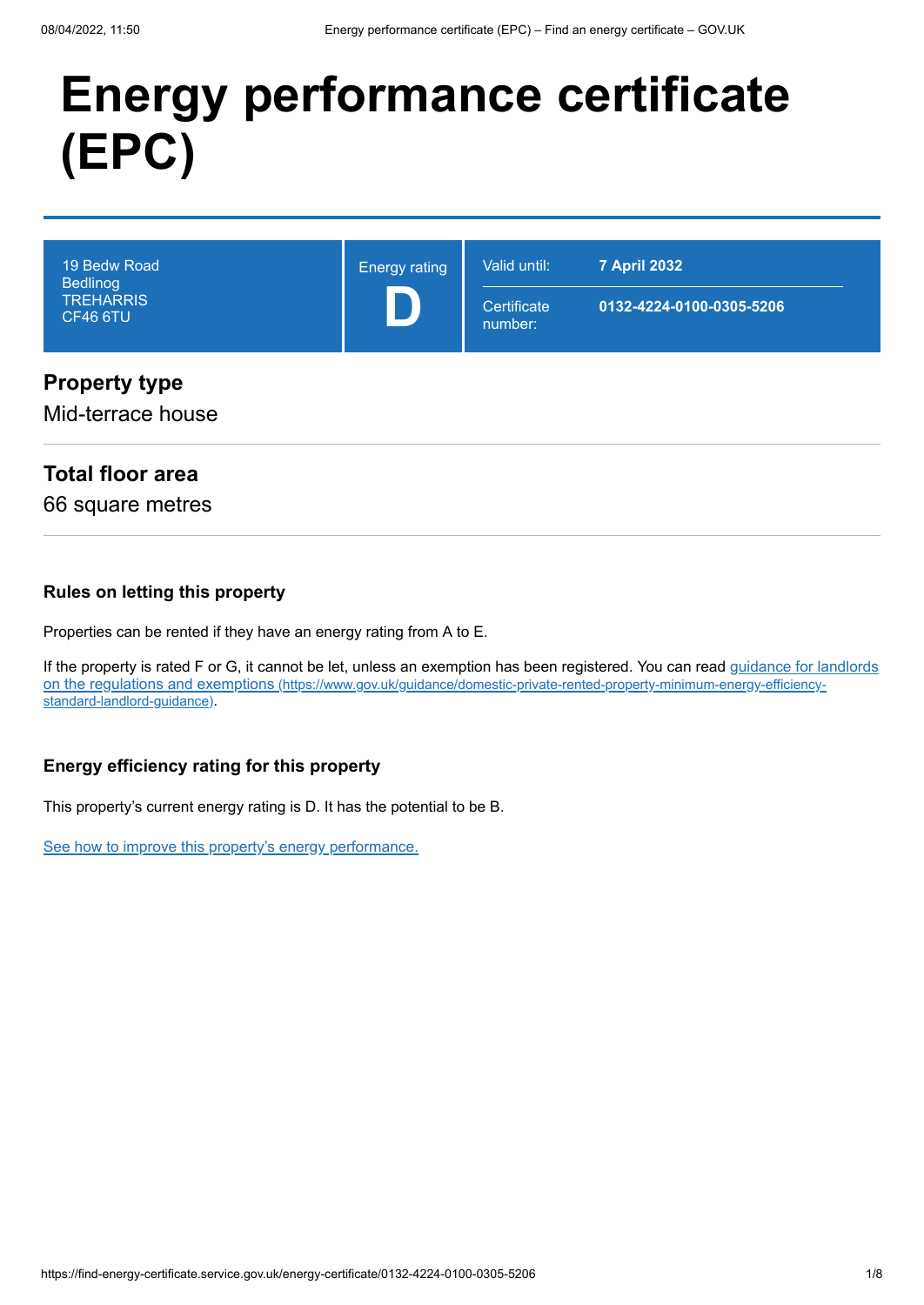| <b>Score</b> | <b>Energy rating</b> | <b>Current</b> | <b>Potential</b> |
|--------------|----------------------|----------------|------------------|
| $92+$        | Ą                    |                |                  |
| 81-91        | Β                    |                | 88<br>B          |
| 69-80        | $\mathbf C$          |                |                  |
| 55-68        |                      | 68<br>D        |                  |
| 39-54        | Е                    |                |                  |
| $21 - 38$    | F                    |                |                  |
| $1 - 20$     | Q                    |                |                  |

The graph shows this property's current and potential energy efficiency.

Properties are given a rating from A (most efficient) to G (least efficient).

Properties are also given a score. The higher the number the lower your fuel bills are likely to be.

For properties in England and Wales:

- the average energy rating is D
- the average energy score is 60

#### **Breakdown of property's energy performance**

This section shows the energy performance for features of this property. The assessment does not consider the condition of a feature and how well it is working.

Each feature is assessed as one of the following:

- very good (most efficient)
- good
- average
- poor
- very poor (least efficient)

When the description says "assumed", it means that the feature could not be inspected and an assumption has been made based on the property's age and type.

| <b>Feature</b> | <b>Description</b>                             | Rating |
|----------------|------------------------------------------------|--------|
| Wall           | Solid brick, as built, no insulation (assumed) | Poor   |
| Wall           | Cavity wall, as built, no insulation (assumed) | Poor   |
| Roof           | Pitched, 250 mm loft insulation                | Good   |

https://find-energy-certificate.service.gov.uk/energy-certificate/0132-4224-0100-0305-5206 2/8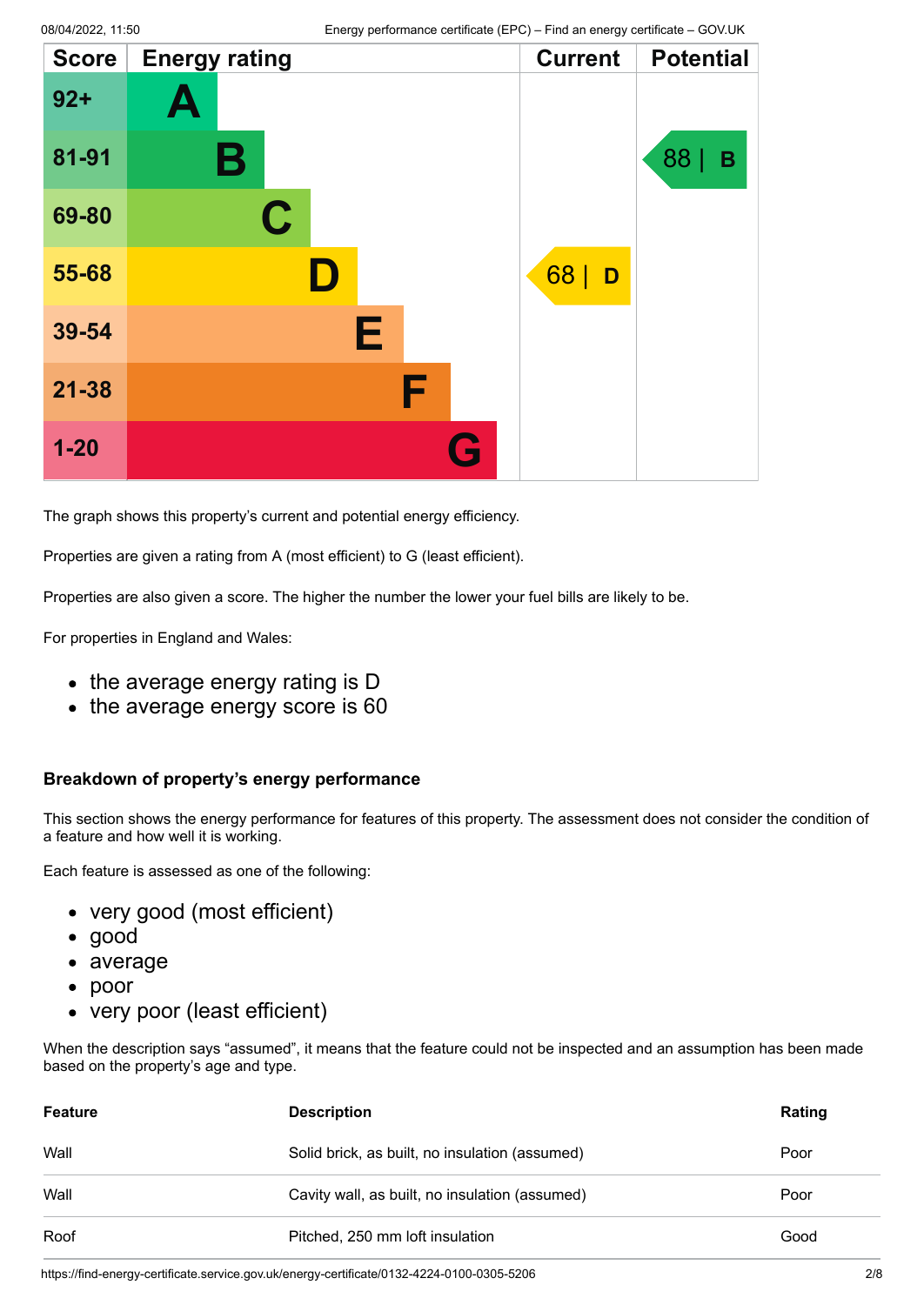08/04/2022, 11:50 Energy performance certificate (EPC) – Find an energy certificate – GOV.UK

| <b>Feature</b>       | <b>Description</b>                          | Rating    |
|----------------------|---------------------------------------------|-----------|
| Roof                 | Pitched, no insulation (assumed)            | Very poor |
| Window               | Fully double glazed                         | Average   |
| Main heating         | Boiler and radiators, mains gas             | Good      |
| Main heating control | Programmer, room thermostat and TRVs        | Good      |
| Hot water            | From main system                            | Good      |
| Lighting             | Low energy lighting in 50% of fixed outlets | Good      |
| Floor                | Solid, no insulation (assumed)              | N/A       |
| Secondary heating    | None                                        | N/A       |

### **Primary energy use**

The primary energy use for this property per year is 249 kilowatt hours per square metre (kWh/m2).

#### What is primary energy use?

#### **Environmental impact of this property**

This property's current environmental impact rating is D. It has the potential to be B.

Properties are rated in a scale from A to G based on how much carbon dioxide (CO2) they produce.

Properties with an A rating produce less CO2 than G rated properties.

#### **An average household produces**

6 tonnes of CO2

#### **This property produces**

2.9 tonnes of CO2

#### **This property's potential production**

1.0 tonnes of CO2

By making the [recommended changes](#page-3-0), you could reduce this property's CO2 emissions by 1.9 tonnes per year. This will help to protect the environment.

Environmental impact ratings are based on assumptions about average occupancy and energy use. They may not reflect how energy is consumed by the people living at the property.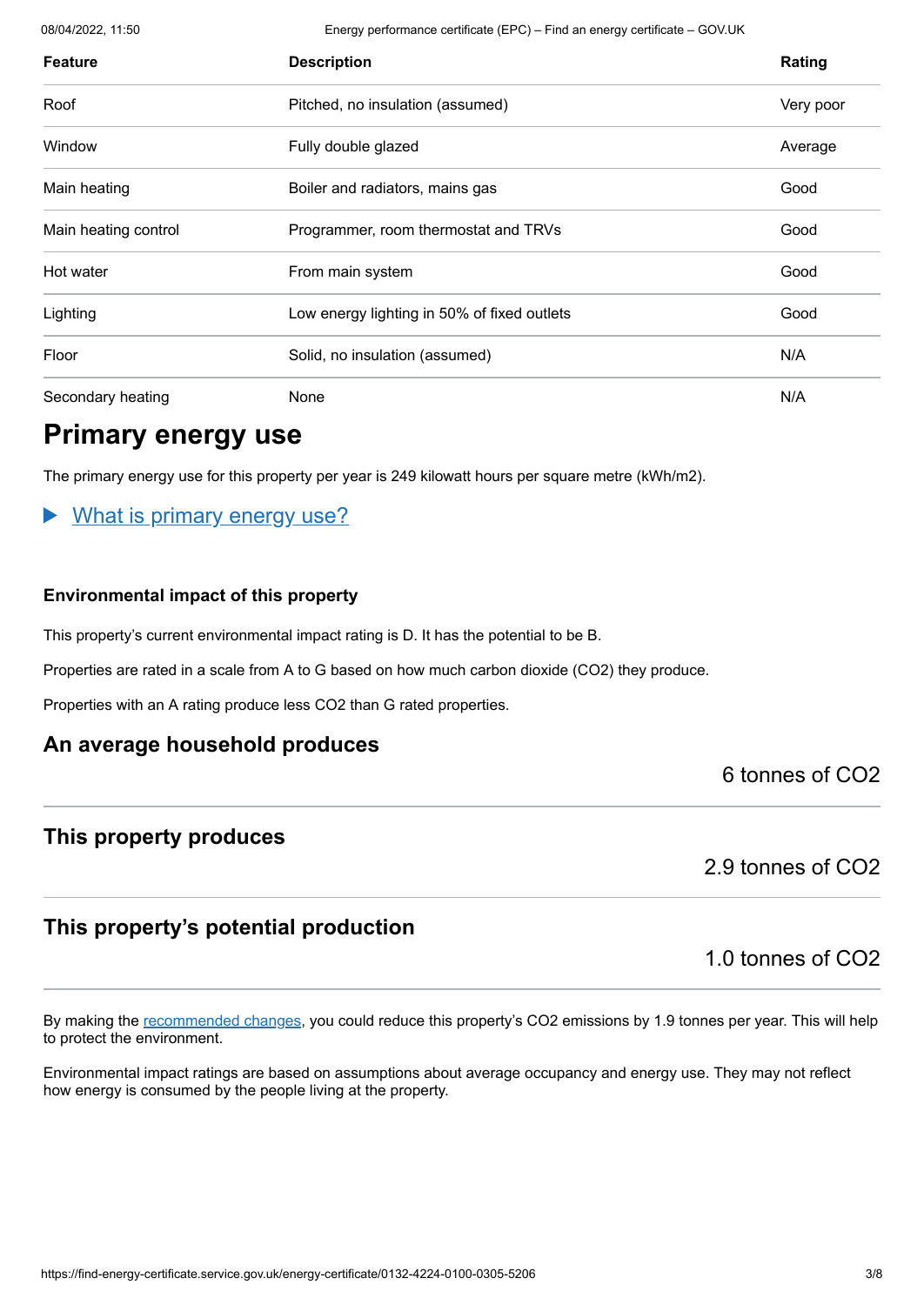Potential energy

rating

**B**

£850 - £1,500

£76

72 | C

£4,000 - £14,000

#### <span id="page-3-0"></span>**How to improve this property's energy performance**

Making any of the recommended changes will improve this property's energy efficiency.

If you make all of the recommended changes, this will improve the property's energy rating and score from D (68) to B (88).

#### What is an energy rating?

# **Recommendation 1: Flat roof or sloping ceiling insulation**

Flat roof or sloping ceiling insulation

#### **Typical installation cost**

#### **Typical yearly saving**

**Potential rating after carrying out recommendation 1**

# **Recommendation 2: Internal or external wall insulation**

Internal or external wall insulation

#### **Typical installation cost**

**Typical yearly saving**

#### **Potential rating after carrying out recommendations 1 and 2**

# **Recommendation 3: Low energy lighting**

Low energy lighting

#### **Typical installation cost**

£45

74 | C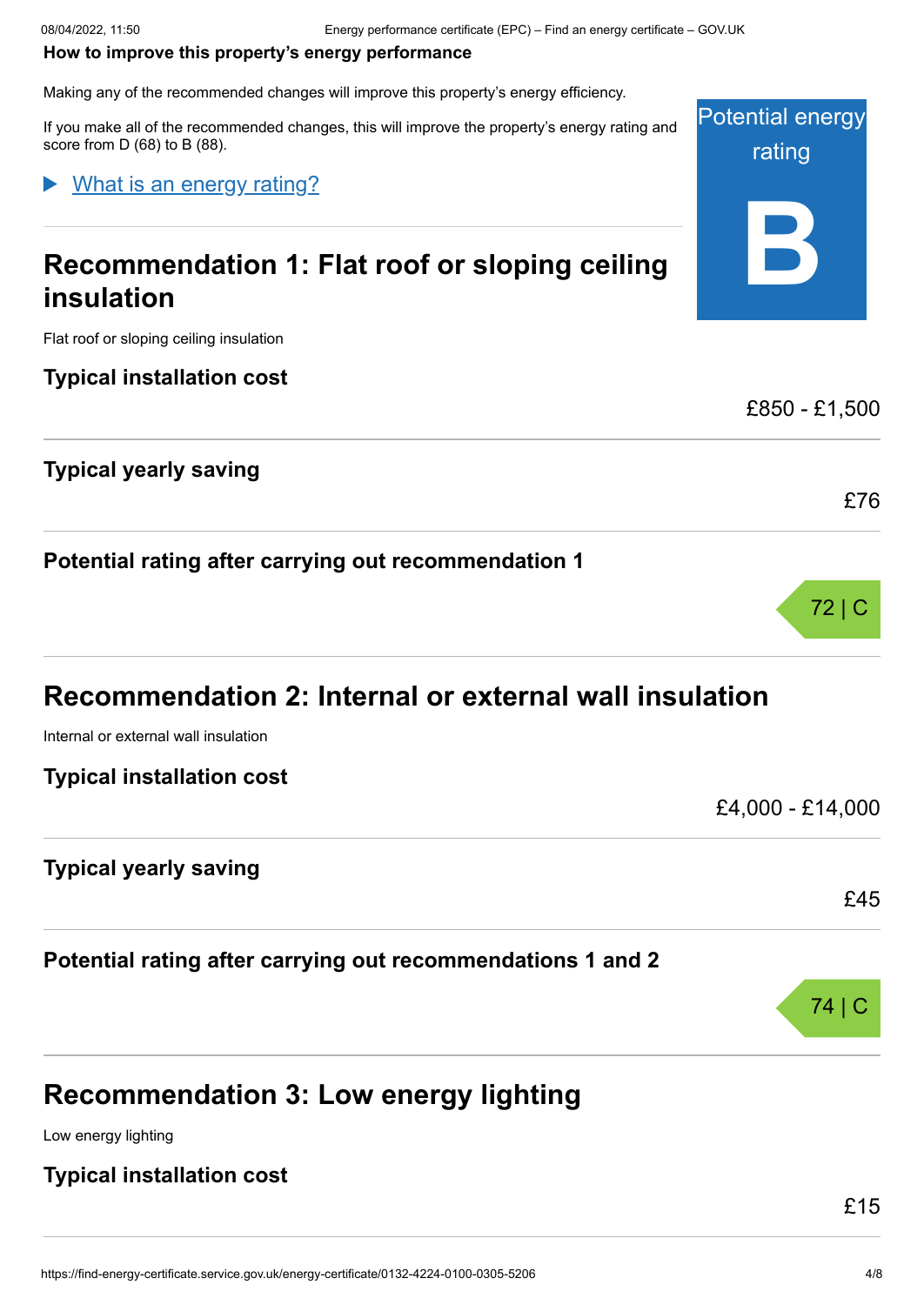**Typical yearly saving**

| Potential rating after carrying out recommendations 1 to 3                                              |                 |
|---------------------------------------------------------------------------------------------------------|-----------------|
|                                                                                                         | 75 C            |
| <b>Recommendation 4: Solar water heating</b>                                                            |                 |
| Solar water heating                                                                                     |                 |
| <b>Typical installation cost</b>                                                                        |                 |
|                                                                                                         | £4,000 - £6,000 |
| <b>Typical yearly saving</b>                                                                            |                 |
|                                                                                                         | £26             |
| Potential rating after carrying out recommendations 1 to 4                                              |                 |
|                                                                                                         | 76 C            |
| Recommendation 5: Solar photovoltaic panels, 2.5 kWp                                                    |                 |
| Solar photovoltaic panels                                                                               |                 |
| <b>Typical installation cost</b>                                                                        |                 |
|                                                                                                         | £3,500 - £5,500 |
| <b>Typical yearly saving</b>                                                                            |                 |
|                                                                                                         | £354            |
| Potential rating after carrying out recommendations 1 to 5                                              |                 |
|                                                                                                         | 88 <sup>1</sup> |
| Paying for energy improvements                                                                          |                 |
| Find energy grants and ways to save energy in your home. (https://www.gov.uk/improve-energy-efficiency) |                 |

#### **Estimated energy use and potential savings**

### **Estimated yearly energy cost for this property**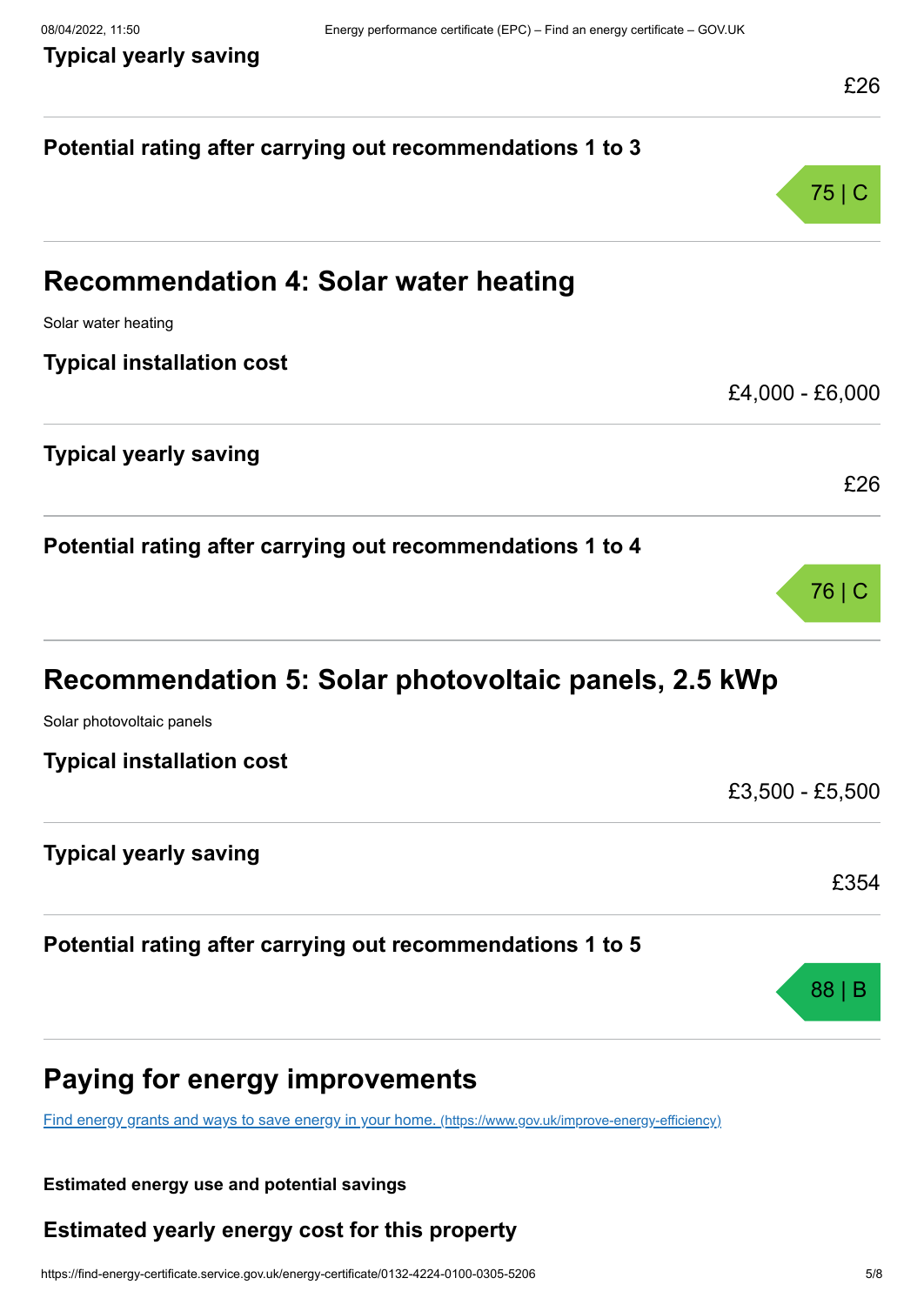#### **Potential saving**

£171

The estimated cost shows how much the average household would spend in this property for heating, lighting and hot water. It is not based on how energy is used by the people living at the property.

The estimated saving is based on making all of the recommendations in [how to improve this property's energy performance.](#page-3-0)

For advice on how to reduce your energy bills visit Simple Energy Advice [\(https://www.simpleenergyadvice.org.uk/\)](https://www.simpleenergyadvice.org.uk/).

# **Heating use in this property**

Heating a property usually makes up the majority of energy costs.

#### **Estimated energy used to heat this property**

#### **Space heating**

8709 kWh per year

#### **Water heating**

1951 kWh per year

#### **Potential energy savings by installing insulation**

| <b>Type of insulation</b>     | Amount of energy saved |
|-------------------------------|------------------------|
| <b>Cavity wall insulation</b> | 297 kWh per year       |
| Solid wall insulation         | 1048 kWh per year      |

#### **Contacting the assessor and accreditation scheme**

This EPC was created by a qualified energy assessor.

If you are unhappy about your property's energy assessment or certificate, you can complain to the assessor directly.

If you are still unhappy after contacting the assessor, you should contact the assessor's accreditation scheme.

Accreditation schemes are appointed by the government to ensure that assessors are qualified to carry out EPC assessments.

### **Assessor contact details**

#### **Assessor's name**

Heidi Wangemann

#### **Telephone** 07525152144